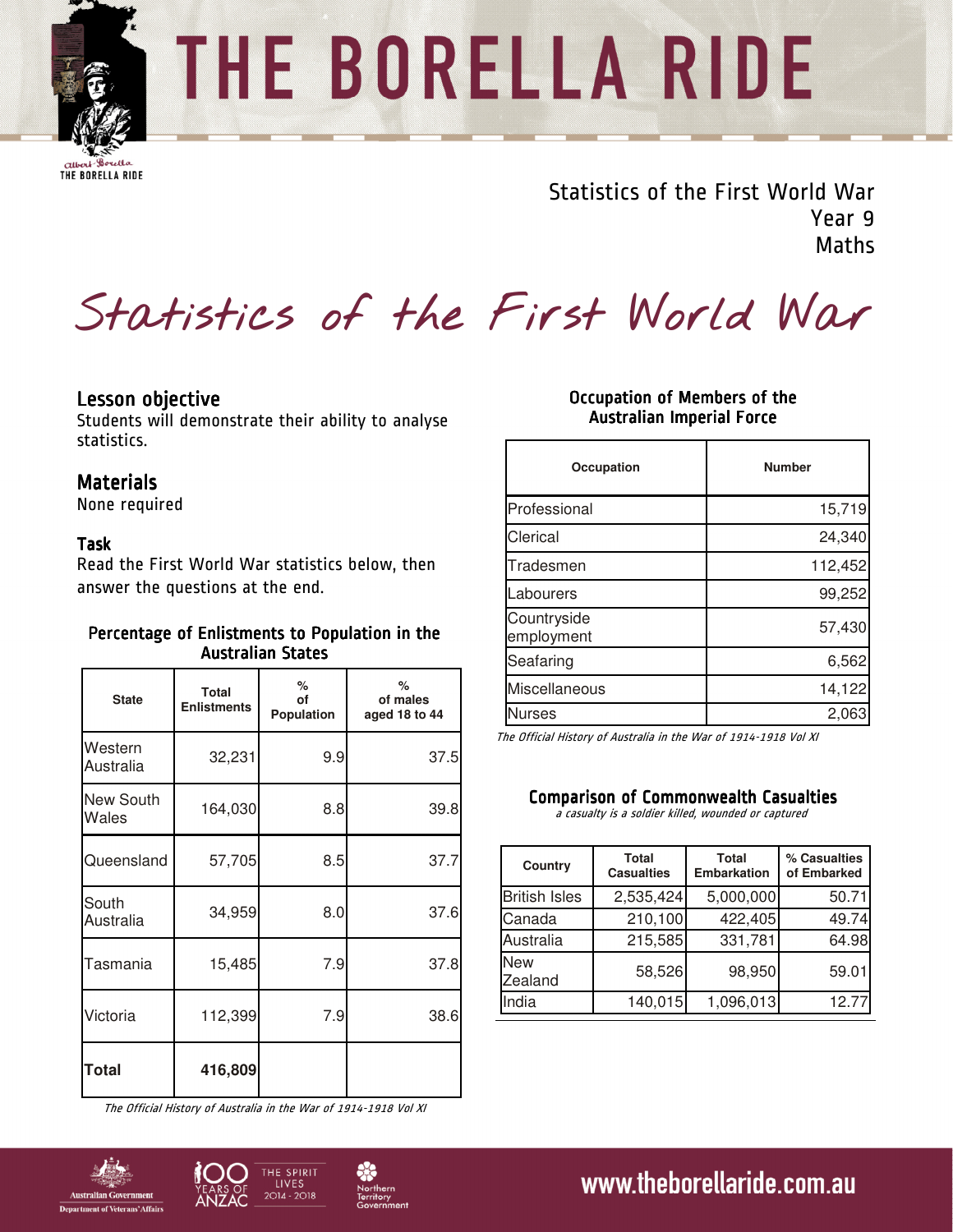

# THE BORELLA RIDE

**CHOCK** BORELLA RIDE

Statistics of the First World War Year 9 Maths

# **Statistics of the First World War**

| nasa anan campaigns in the orcat rran<br><b>Allied Nations</b> |                         |                        |                         |  |  |
|----------------------------------------------------------------|-------------------------|------------------------|-------------------------|--|--|
| <b>Nation</b>                                                  | <b>Total Population</b> | <b>Troops to Front</b> | <b>Total Casualties</b> |  |  |
| <b>British Empire</b>                                          | 434,286,650             | 7,052,453              | 3,249,179               |  |  |
| <b>French Republic</b>                                         | 53,969,337              | 9,000,000              | 4,331,375               |  |  |
| Russia                                                         | 180,000,000             | 10,000,000             | 7,190,000               |  |  |
| Italy                                                          | 35,000,000              | 4,200,000              | 1,600,123               |  |  |
| Japan                                                          | 75,000,000              | 75,000                 | 3,314                   |  |  |
| Belgium                                                        | 7,500,000               | 260,000                | 196,098                 |  |  |
| Serbia, Slovakia &<br>Montenegro                               | 5,000,000               | 657,343                | 435,596                 |  |  |
| Romania                                                        | 7,200,000               | 643,000                | 279,540                 |  |  |
| Greece                                                         | 5,000,000               | 300,000                | 28,007                  |  |  |
| Portugal                                                       | 6,000,000               | 60,000                 | 15,280                  |  |  |
| U.S.A.                                                         | 92,000,000              | 2,061,000              | 233,954                 |  |  |

#### **Total Troops Mobilized and Casualties** Australian Campaigns in the Great War

# **Enemy Nations**

| <b>Nation</b>   | <b>Total Population</b> | <b>Troops to Front</b> | <b>Total Casualties</b> |
|-----------------|-------------------------|------------------------|-------------------------|
| Germany         | 70,000,000              | 9,898,000              | 6,116,200               |
| Austria         | 50,000,000              | 6,500,000              | 2,521,734               |
| <b>Turkey</b>   | 20,000,000              | 1,500,000              | 883,719                 |
| <b>Bulgaria</b> | 5,500,000               | 500,000                | 446,000                 |

# **Some Australian Statistics**

416,809 enlisted AIF - 13.43 percent of the male population and probably half the eligible men.

- 331,000 of those enlisted served overseas
	- 61,720 died (all causes)
- 155,000 wounded (all services)

4,044 taken prisoner, 397 died while captive

Sources: AWM133 Nominal Roll of the AIF abroad, AWM144 Roll of Honour Cards, WWI







# www.theborellaride.com.au